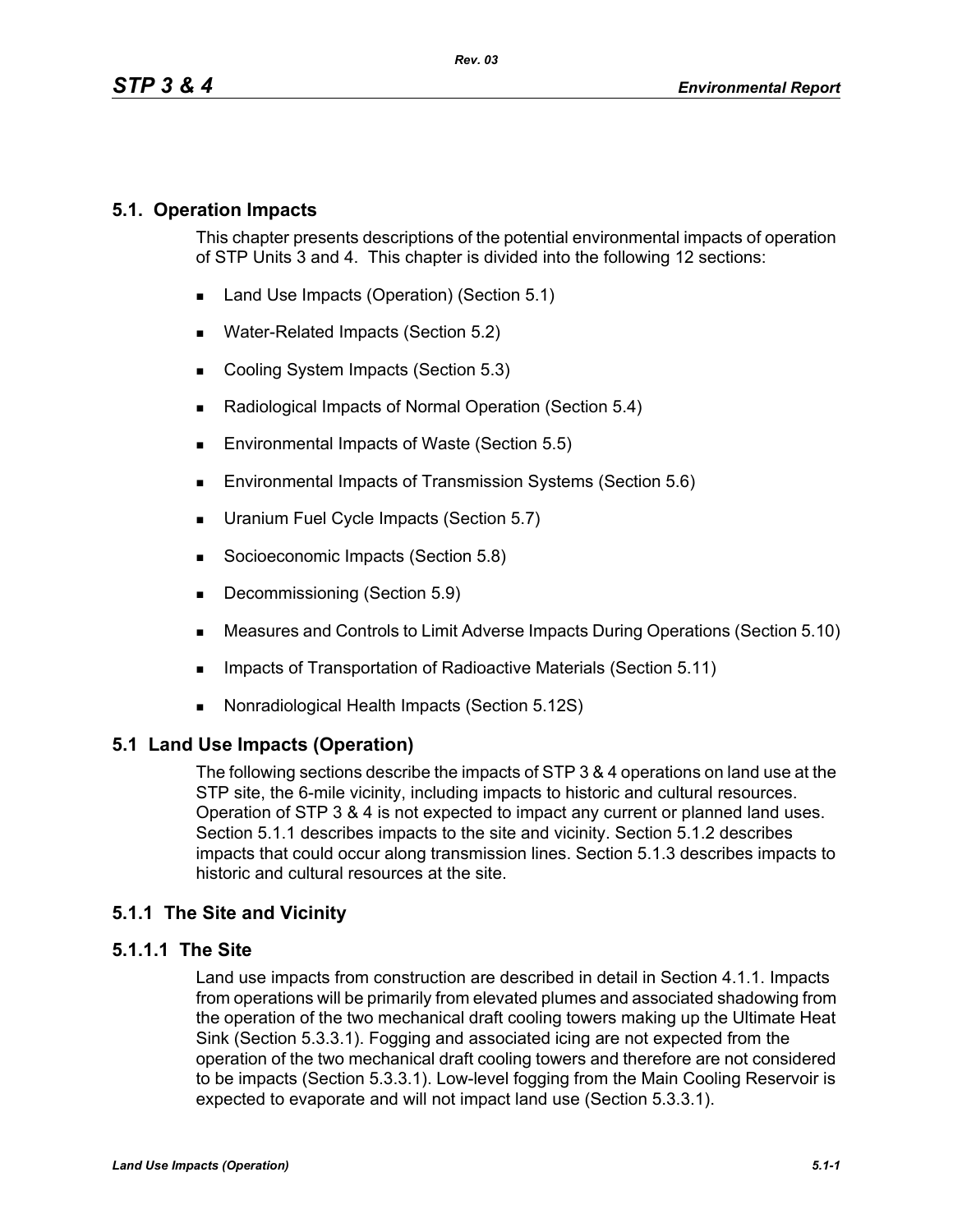The only other additional impacts to land use from operations will be the impacts of salt deposition from cooling tower drift. Cooling tower design is discussed in Section 3.4.2, and impacts of the heat dissipation system, including salt deposition, are discussed in Sections 5.3.3.1 and 5.3.3.2. NUREG-1555 (Reference 5.1-1) lists a threshold value of salt deposition where leaf damage would potentially be visible. This range is 8.9 to 17.8 pounds per acre per month. Salt deposition in the immediate vicinity of the cooling tower, out to 660 feet from the centerline of the cooling towers, is predicted to have a maximum of 420 pounds per acre per month during the Summer season. Salt deposition in areas out to 1300 feet from the cooling towers may be above 8.9 pounds per acre per month. However, salt deposition in all areas greater than 1300 feet from the centerline of both the cooling towers will be below 8.9 pounds per acre per month. Salt deposition in areas out to 3000 feet from the cooling towers may be above 0.89 pounds per acre month. However salt, deposition in all areas greater than 3000 feet from the centerline of both the cooling towers will be below 0.89 pounds per acre per month. Salt deposition is only predicted to occur for locations less than two miles from the towers (Section 5.3.3.1.3).

There are no land use plans or anticipated changes by local or regional governmental agencies due to operations within the site. STPNOC concludes that operations impacts to land use from STP 3 & 4 will be SMALL and will not warrant mitigation.

#### **5.1.1.2 The Vicinity**

As described in Section 2.5, the operations impact evaluation assumes that the residences of STP 3 & 4 employees will be distributed across the region in the same proportion as those of STP 1 & 2 employees. The operational work force for STP 3 & 4 will be approximately 888 additional employees (Section 3.10.3). Section 5.8.2 describes the impact of 888 new employees on the region's housing market and increases in tax revenues, as some land-use changes can be driven by increased property taxes.

As discussed in Section 2.5.2.6, housing trends associated with STP 3 & 4 are expected to mirror current housing trends associated with STP 1 & 2 with approximately 83 percent of the new employees expected to live in Matagorda (60.7 percent) and Brazoria (22.4 percent) Counties. Relatively few employees live in the vicinity of the STP site; the area is rural, with few utilities or amenities. The land adjacent to STP 3 & 4 is owned by private parties and has been passed down for several generations and is largely unavailable for development. It is likely that new employees who choose to settle in Matagorda and Brazoria Counties will purchase homes or acreage outside the vicinity of the STP site in the cities of Bay City (approximately 13 air miles from the STP site), Palacios (approximately 11 air miles from the STP site), Lake Jackson (approximately 40 air miles from the STP site), or Matagorda (approximately 8 air miles from the STP site). Based on the 19 years of experience from the operation of STP 1 & 2, increased tax revenues will not spur development in the direct vicinity of the STP site. (Reference 5.1-2)

There are no land use plans or anticipated changes by local or regional governmental agencies due to operations within the vicinity. STPNOC concludes that impacts to land use in the vicinity will be SMALL and not warrant mitigation.